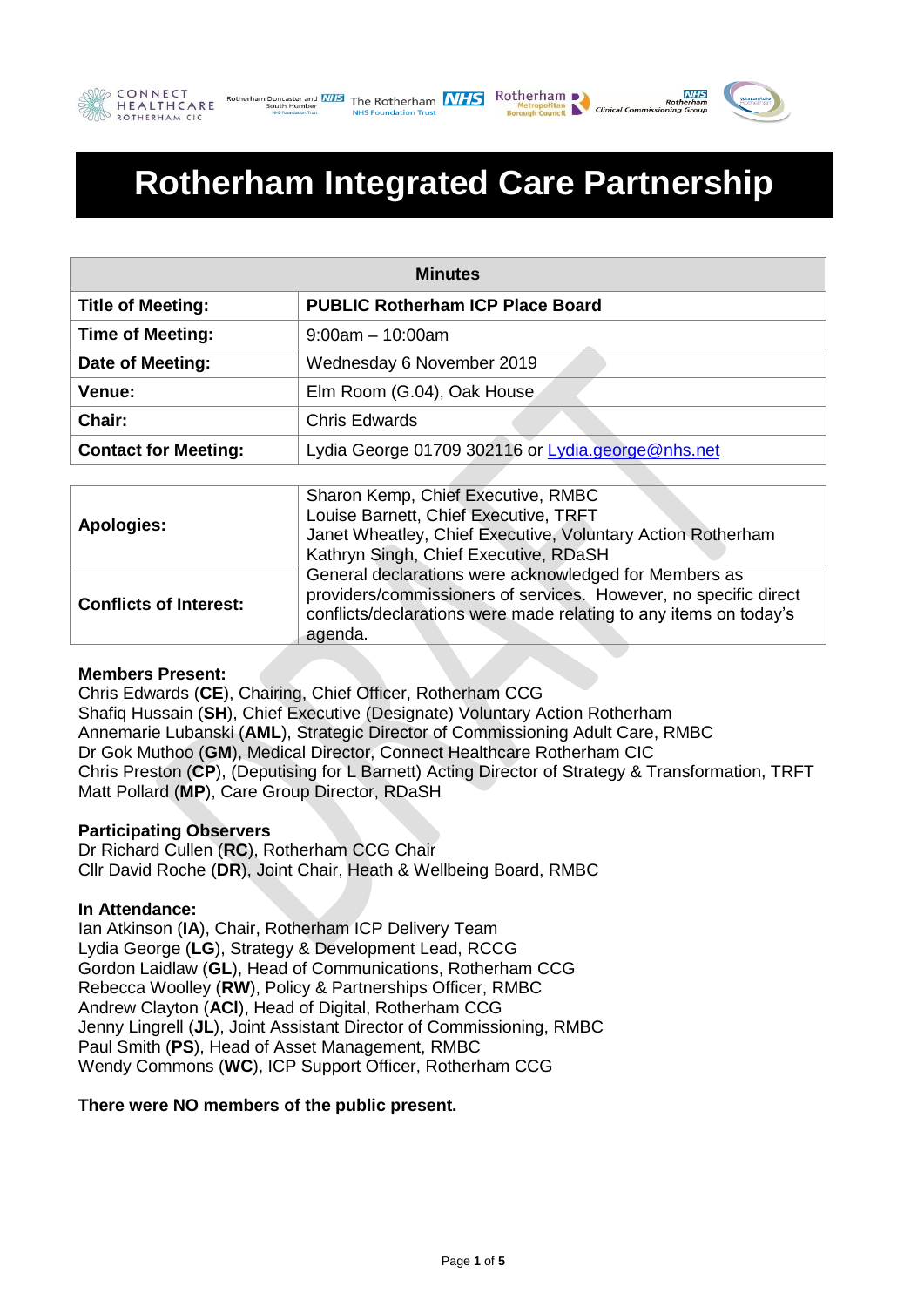| Item<br><b>Number</b> | <b>Discussion Items</b>               |  |
|-----------------------|---------------------------------------|--|
|                       | <b>Public &amp; Patient Questions</b> |  |

There were no questions raised. However, it was confirmed that written public questions relating to clinical thresholds have been received. These will be responded to by the CCG.

*Action: CE*

**2 Transformation Group Updates**

## *Children & Young People's Transformation Group Subject –* **0-19 Healthy Child Pathway** *Presented by Jenny Lingrell (JL)*

Jenny Lingrell advised that this will be the final update on this specific pathway as it is to become part of a family oriented approach in future. JL highlighted several areas that are progressing well within the integrated public health nursing service including the implementation of the universal partnership plus team in central area where an evaluation is currently taking place and the development of a dedicated looked after children nursing team which has received good feedback in terms of consistency of contact. In order to deliver a more integrated approach, the 0-19 distance learning module is being rolled out to a further 12 staff. The achieving of Breast Feeding Initiative Accreditation has now commenced and the Weight Health and Attitude Management (WHAM) project is progressing well. The team has also recently reviewed its' key performance indicators to realistic, outcome focussed targets.

A plan is in place to deliver the universal antenatal offer to improve engagement with mums and the group is also focussing attention on ensuring the reporting system meets the current contracting requirements and that appropriate targets are in place which reflects the service as well as maintaining the gradual improvement in completing early help assessments.

Looking ahead a service review will commence and internal preparations will commence in readiness for the 2022 tender process. Work will continue with public health colleagues to implement a caseload weighting tool to improve efficiency. The rollout of the universal partnership plus team will be a focus in the new Place Plan and an action plan for the first 1001 day will be developed to support it.

Discussion followed about engaging Primary Care Network Clinical Directors (PCN CDs) in the public health nursing service review. It was agreed that this would be best through GP Members Committee where all six CD's and the GP Federation are members. JL will feedback these preferred arrangements into the review process.

# *Action: JL*

The Place Board thanked JL for the update from the Children & Young People's Transformation Group.

#### *Urgent & Community Care Transformation Group Subject – Implementation of Integrated Working Presented by Chris Preston (CP)*

Chris Preston advised that the Group had been paused to reflect, a refreshed approach and priorities for integrated working has now been agreed by Partners. The integration of the intermediate care and reablement initiative continues to progress well. Its primary focus has been the 24 bed intermediate care ward which has now been procured and is being implemented alongside winter planning. Other priorities for the group includes modelling current state services to link with Primary Care Networks (PCNs), developing an integrated approach to primary care streaming and GP out of hours and developing service integration priorities for 2020/21 onwards, linking with population health analyses.

Work is continuing around maintaining ongoing support from all partners and key stakeholders, managing capacity and capability constraints as well as keeping focus to deliver the scope agreed.

The group is now looking towards finalising the scope and timelines for 2019-20 priorities, identifying and appointing professional lead and project teams, implementing new governance arrangements and mobilising resources to deliver agreed objectives.

Two workshops are planned to develop the intermediate care and reablement pathways with staff and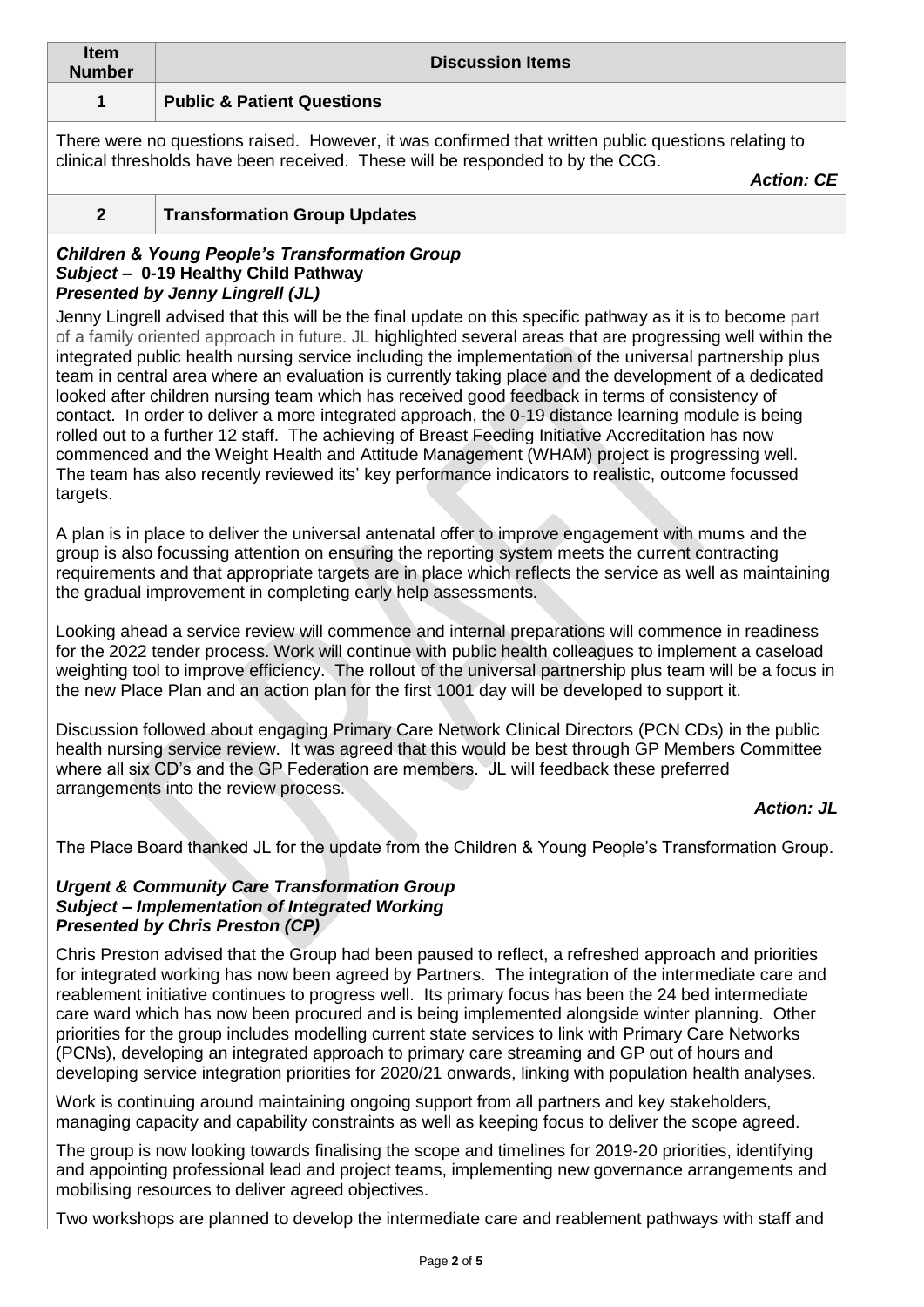public engagement.

Discussion took place around the terminology to be used for consistency ie localities or networks. Ian Atkinson advised that Urgent & Community Care Transformation Group had previously agreed that the principle is 'to align system resource to service localities'. IA will share the narrative with Members for information.

*Action: IA*

Chris Edwards thanked CP for the update on progress.

## *Mental Health & Learning Disability Transformation Group Subject – Learning Disability Presented by Ian Atkinson (IA)*

Ian Atkinson gave an update on progress with transforming care, autism and My Front Door strategy. Extensive work has been undertaken to map potential cost pressure of people stepping down from NHS funded provision into the community. Place Board noted the positive picture with transforming care and that Rotherham has improved from worst in the country to best.

Work is continuing to maintain the current transforming care provision level and to secure another 2 discharges by Quarter 4. However, this was proving challenging due to the complexity. IA assured members that the Group's focus remains to mitigate the financial risk in this area.

The Autism strategy is being developed with a diagnostic pathway in place by February 2020 due to successful recruitment. The strategy is being reviewed by the Council's Health Select Committee and will also being produced in an accessible format.

Work continues on the transformation of the offer to people with learning disabilities, known as the My front door strategy, focussing on the Council's in house offer and expanding day opportunities.

Place Board members thanked Ian Atkinson for the update and assurance provided.

**3 Enabling Group Update - Estates**

Paul Smith attended to give an update on progress with 'Place' estate. He outlined the existing colocations as Kimberworth, the SEND hub, Rawmarsh, Maltby and Aston Joint Service Centres and Clifton the Place, the Children and Young People's social care hub.

PS advised that the Rotherham strategic estates group current work includes the review of the Rotherham Community Health Centre to begin maximising usage, reviewing and implementing the Rotherham CCG estates strategy and RDaSH rollout of agile working and estate reduction. Work with the SY&B ICS Strategic Estates Board includes supporting primary care projects across the region using the capital grant and piloting the efficient space utilisation project.

Chris Edwards thanked Paul Smith for the update to Place Board.

# **4 Rotherham Digital Strategy**

Andrew Clayton explained the work that had been undertaken to produce Rotherham's digital strategy including engagement. Feedback has been included at every stage. The strategy's vision is to provide a digital first culture that improves experiences for all Rotherham people within the six main objectives outlined in the strategy. These presented a number of challenges with underpinning capabilities to ensure delivery. The four main programmes of work are based around infrastructure, sharing care records, patient access and engagement, intelligence and analytics. AC went on to give brief overview of strategy. Work has already commenced on implementing the strategy. Members noted that funds have not been identified within the strategy. Each programme will be costed separately as it is expected that there will be the opportunity to bid for central funds to support delivery.

AC is working with Gordon Laidlaw to produce a patient/public friendly summary of the strategy.

Cllr Roche highlighted that not all the Rotherham population have access to facilities or wish to engage using technology. AC responded that the approach adopted is 'digital first - not digital by default' so support is to be offered through other forums and alternative methods, like the voluntary sector, practice support etc.

Place Board approved the strategy and agreed to take it through their respective partner organisational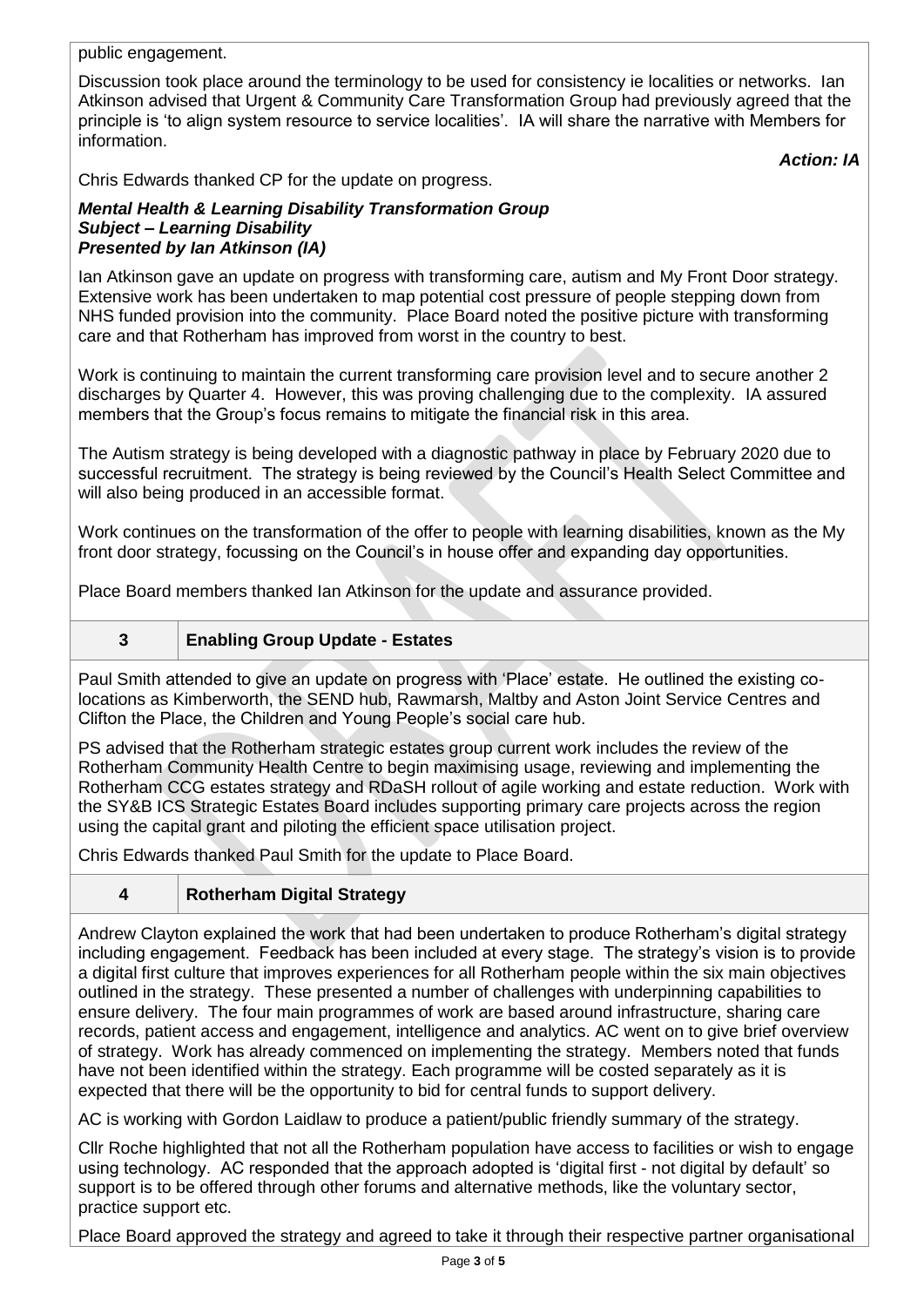processes to be signed off by Christmas. Due to the timeframes, Health & Well Being Board Members will be asked to do this virtually.

*Action: All/(RW for H&WBB)*

## **5 Social Prescribing Update**

Shafiq Hussain explained the social prescribing service (SPS) that is unique to Rotherham in its approach of micro commissioning services for targeted patients. He highlighted the outcomes in that it sits alongside clinical interventions and helps people to live their lives in a way they like rather than coping and surviving. It also positively impacts on services reducing demand in non-elective impatient stays and in the use of A&E Services.

The Rotherham model has gained significant national attention, shaping NHS development in SPS, attracting attention from all over the country including discussions with senior Ministers, Academics and Clinicians. The service has also influenced the role of the new Social Prescribing Link Workers based within each of the 6 Primary Care Networks to work with practices. The appointed applicants commence on Monday 11 November.

Place Board noted the positive patient comments about the service from a local GP and a service user and thanked SH for the update.

## **6 Provider Alliance Update**

A meeting had been held in October to consider next steps.

It had been agreed to pilot the provider alliance approach on a couple of small service areas. A further meeting has been arranged to agree the areas and put in place a structure and discuss a more informal approach to risk sharing to move forward with.

Place Board will receive an update and consider further at its meeting in February.

*Action: CP/LG*

### **7 Impact of Brexit Update**

Daily reporting has been paused until the end of January. Place Board will revisit required reporting arrangements at the February meeting.

*Action: CE/(LG for agenda)*

## **8 Draft Minutes from Public ICP Place Board – 2 October 2019**

The minutes from the previous meeting were **APPROVED** as a true and accurate record. There were no matters arising.

**9 Communication to Partners**

None to note.

## **10 Risk/Items for Escalation**

There were **NO** new risks identified for escalation.

| 11 | <b>Future Agenda Items</b>                                                                                                                                                                                                                                                                              |
|----|---------------------------------------------------------------------------------------------------------------------------------------------------------------------------------------------------------------------------------------------------------------------------------------------------------|
|    | OD & Workforce Update – Workforce Maturity Index (tbd)<br>Rotherham ICP Communications & Engagement Strategy (Feb)<br>Rotherham ICP Place Plan (Feb)<br>Winter Plan and Preparedness Verbal Update - All (Dec)<br>• Quarter 2 Performance Framework (Dec)<br>• Rotherham Provider Alliance Update (Feb) |
|    | Standard Agenda Items                                                                                                                                                                                                                                                                                   |
|    | Delivery Dashboard/Performance Framework (quarterly)                                                                                                                                                                                                                                                    |
|    | Transformation Groups Spotlight Updates (monthly)                                                                                                                                                                                                                                                       |
|    | <b>Enabling Group Updates (monthly)</b>                                                                                                                                                                                                                                                                 |
|    | Rotherham Provider Alliance Update (monthly)                                                                                                                                                                                                                                                            |
|    | Impact of Brexit Updates (as required)                                                                                                                                                                                                                                                                  |